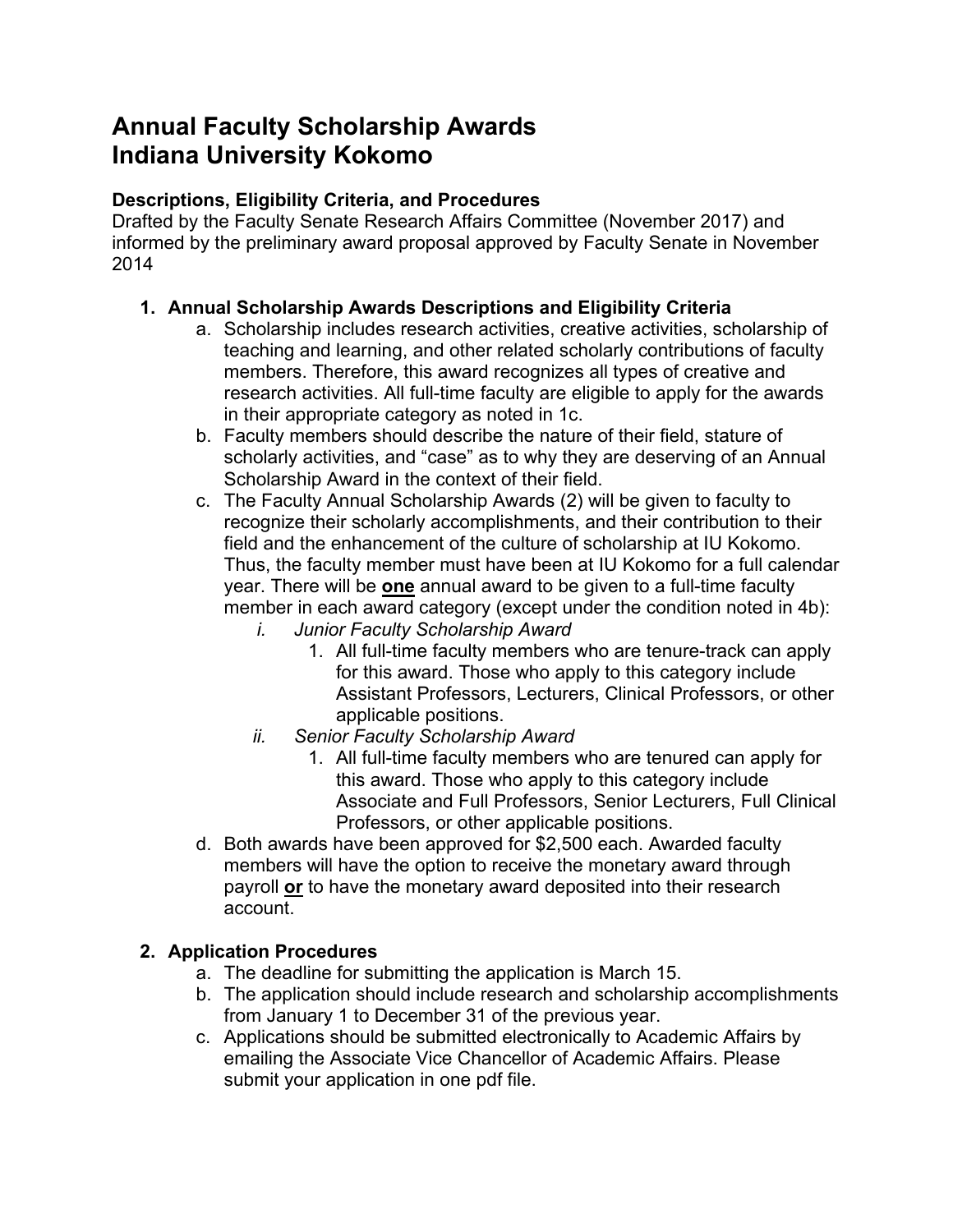# **3. Application Requirements**

- a. The applicant's Dean, Chair, or other suitable faculty supervisor must sign the application.
- b. The following should be included in your application (Copies of projects or works in progress should be provided as evidence):
	- i. *(1) Reflective Statement*: Please include a reflective statement that discusses your research/scholarly activity, your roles in your projects, and your ability to create projects independently and to lead projects. This statement should also speak to your ability as a mentor and/or an independent researcher or scholar, and discuss the nature of your field and why you are deserving of the award, and your future scholarship plans.
	- ii. *(2) Evidence of Projects*: Please provide evidence of your publications or creative works (including but not limited to peerreviewed journal articles, poetry, chapters, books, exhibits), academic and public presentations, and internal or external grants that you received. Any scholarly activities that have been accepted (not officially published) in the year of your application may be submitted. Please also note how you contributed to collaborative works.
	- iii. *(3) Works in Progress*: Please share evidence of your works in progress (including but not limited to manuscripts, exhibits, books, or artistic works in preparation). Please also note how you are contributing to collaborative works.
	- iv. (*4) Collaboration and Knowledge Application:* Please share your interdisciplinary or collaborative efforts from your projects and how you have shared your work with the public or outside of academia (including but not limited to interdisciplinary work, international work, community adoption of ideas/works).
	- v. (*5) Other Scholarly Activity*: Please share your scholarly activities related to academic or professional organizations or journals (including but not limited to reviewing research articles or grants, guest editing or editing a journal, serving as a discussant or invited speaker).

*Note***:** Whereas this record of projects and activities may be similar or the same as what is on the applicant's Faculty Annual Report, this record is separate from the Faculty Annual Report process.

### **4. Adjudication Procedures and Evaluation Criteria**

- a. This award program is administered by Academic Affairs. The Research Awards Committee will adjudicate these awards. A decision will be made by May 15.
- b. If there are no Senior Faculty who apply or if no Senior Faculty meet the criteria for excellence in scholarship, a second award may be given to another Junior Faculty if s/he meets the criteria for excellence in